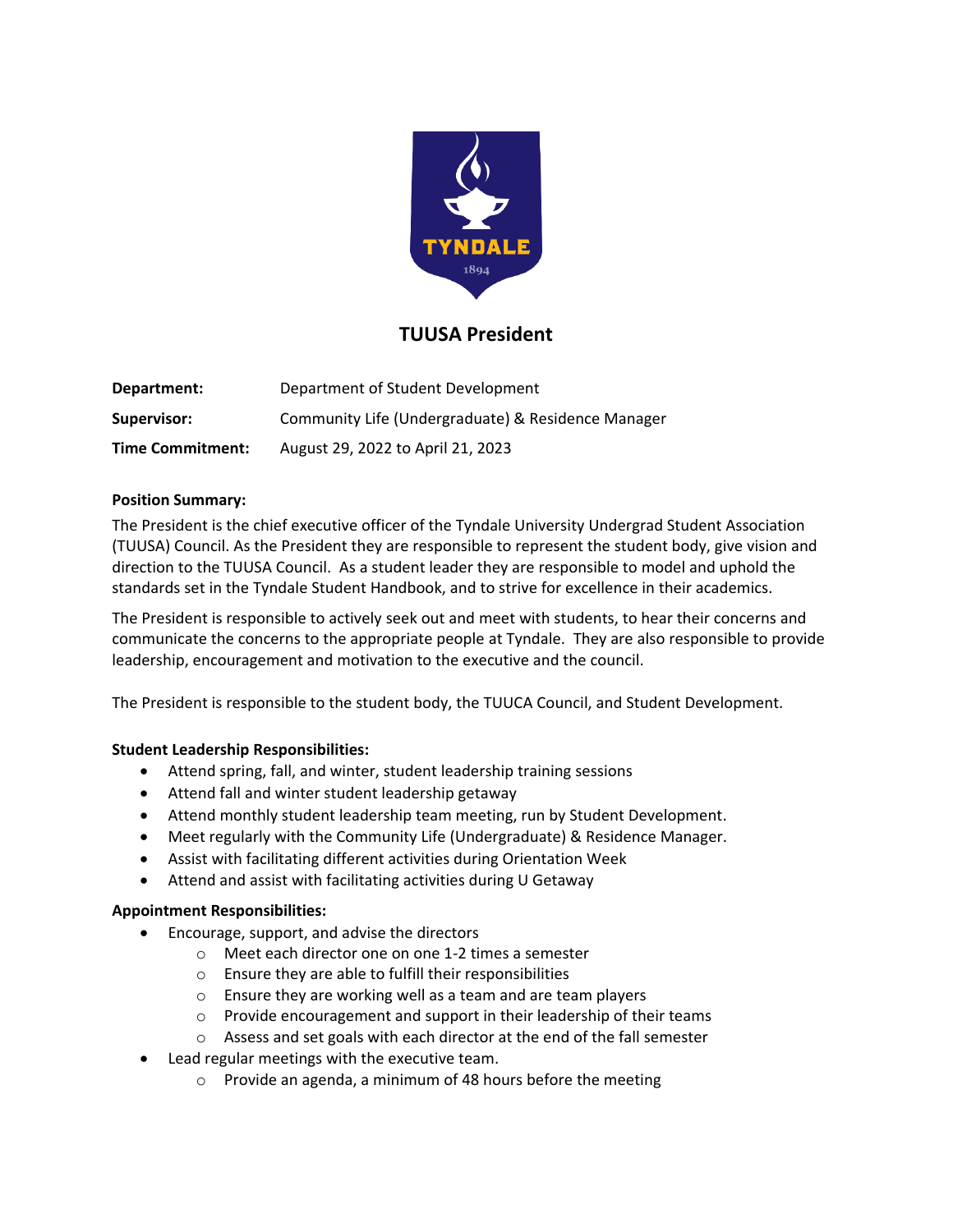- Actively seek to understand student needs and issues and bring them to the Council and, as necessary, communicate them to the appropriate levels within the institution.
	- $\circ$  Act as a vehicle for communication of all necessary information between the Administration/Faculty/Staff, the Student Council members and the Student Association.
	- o Act as an advocate for students to staff, administration, and faculty.
	- Facilitate the TUUSA Council meetings (at least two per semester)
		- $\circ$  Communicate with Student Council members in terms of the overall picture of vision, and ideas.
		- o Facilitate conversation around the students' needs and issues, problems, arising issues, and so on.
		- $\circ$  Allow for feedback and strategies to work through the issues and problems that arise.
- Sit on Tyndale committees to provide student insight (as designated and deemed appropriate by Tyndale Departments) (examples of various committees: Admissions Retention Committee, Education and Tech Committee, Food Committee, Tyndale Operational Leadership Council)
- Meet with the Dean of Student Life at least once each semester
	- $\circ$  Report the successes and the arising issues as expressed from the student body and the TUUSA Council.
- Should schedule a meeting with Tyndale Undergraduate Academic Dean, and President once a semester.
	- $\circ$  Report the successes and the arising issues as expressed from the student body and the TUUSA Council.
- Educate next year's TUUSA President on their responsibilities within the position. This can take many forms, but must include the following:
	- o Write a brief report at the end of each term with respect to how you felt about the term, what went well, what you could have managed better, and so on.
	- $\circ$  Meet with next year's President at least once in order to discuss the position and to answer any questions the new leader might have.

## **Qualifications**

- A cumulative GPA of 2.30 and a current GPA of 2.00. If the student's cumulative GPA is less than 2.3 then the student must have a current GPA of 2.7 in the previous semester.
- Good financial standing with Tyndale.
- Good standing with chapel attendance.
- Able to return to campus before fall and winter semesters start for training and/or retreats
- Have served in some previous student leadership capacity at Tyndale University Undergrad
- Able to take initiative, think creatively.
- Actively involved within the Tyndale Community.
- Administrative and organizational abilities.
- Be a good role model for students.
- Commitment to Tyndale's mission and vision.
- Desire for personal growth.
- Experience with conflict resolution.
- Good verbal communication skills.
- Previous Leadership experience.